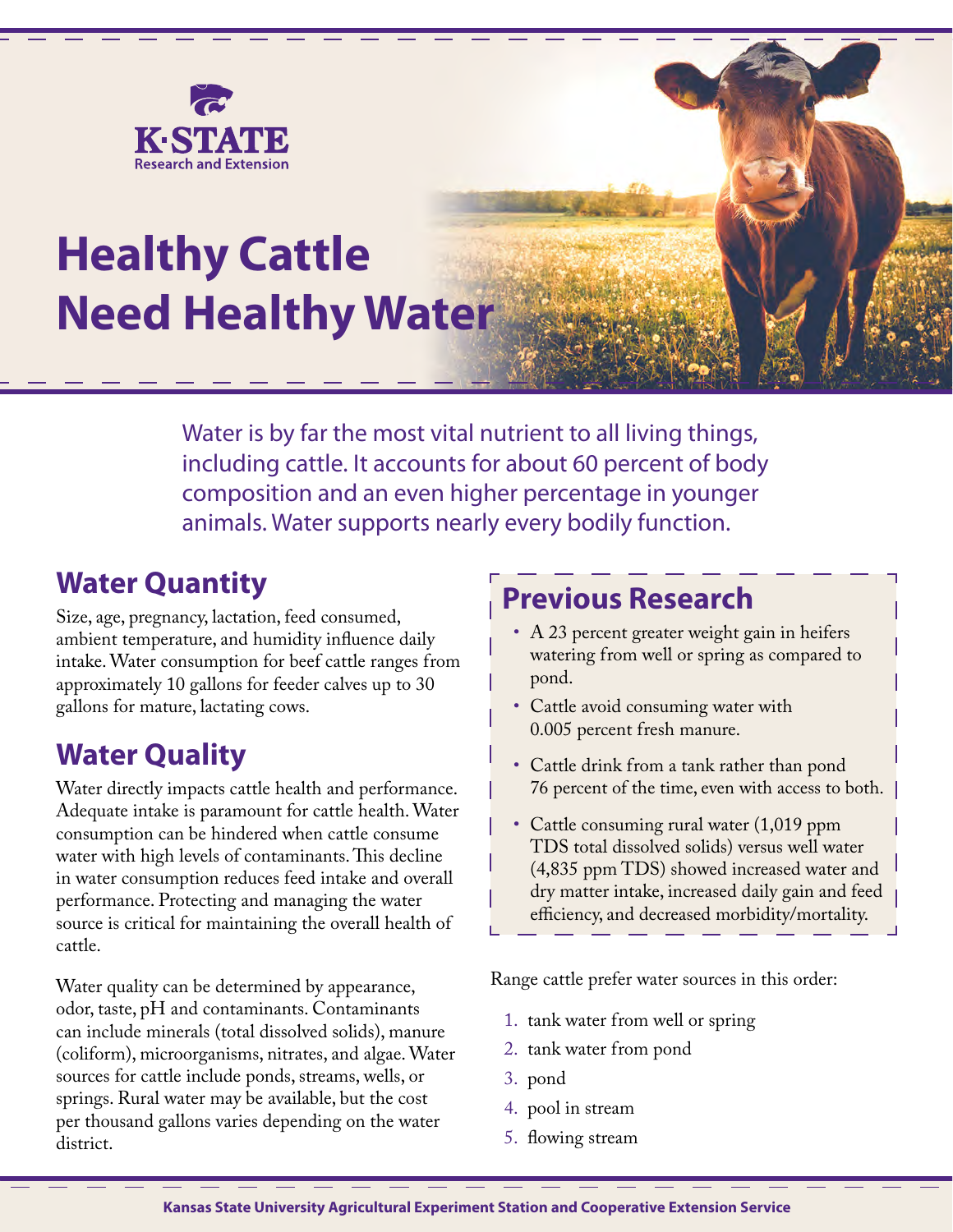

If given the opportunity, cattle will loaf in and along water banks for long periods of time. The longer they remain, the greater the level of *contamination from manure and urine expelled into the water and the more erosion along the sides of the water source.* 

Cattle preference and voluntary water intake can be altered by contaminants that diminish quality. Common contaminants that can seriously impair the health of cattle include:

- microorganisms such as fusobacterium, leptospirosis, coliform, and salmonella;
- dissolved solids, including minerals such as salt or sulfur; and
- nitrates.

## **Microorganisms**

**Fusobacterium**, which is one of the most common microorganisms affecting range cattle, is the predominant bacteria that causes footrot. Bacteria enter through cuts or abrasions on the skin between the toes. Damp conditions predispose the skin to damage as water softens this area of the foot. Standing in ponds contributes to the problem. Fusobacterium can cause other health problems such as laryngitis (wheezer) and liver abscesses. This contaminant is passed in manure and can live in the environment for between one and 10 months.

**Leptospirosis** is a bacterial disease that can affect cattle. There are many different serovars of leptospirosis, hence the 5-way vaccine. Leptospirosis can cause abortion and mastitis in cows and death or severe anemia in calves. It is spread in the urine of carrier animals. Transmission to cattle occurs when cattle ingest contaminated water, but the disease can be spread by rodents and other wildlife species.

**Coliform bacteria** are manure pathogens that contaminate water, including *E. coli*, *Klepbsiella* sp., and *E. aerogenes*. Water with high levels of these bacterial species have been implicated in mastitis, urinary tract infections, diarrhea, and other septicemic events in cattle.

**Salmonella** causes many issues in cattle including septicemia, diarrhea, and even death. Carrier animals shed the bacteria in manure and ingestion of contaminated water is a chief cause of infection. The disease can be spread by wildlife species, including flies, and can survive in soil or water for up to five years.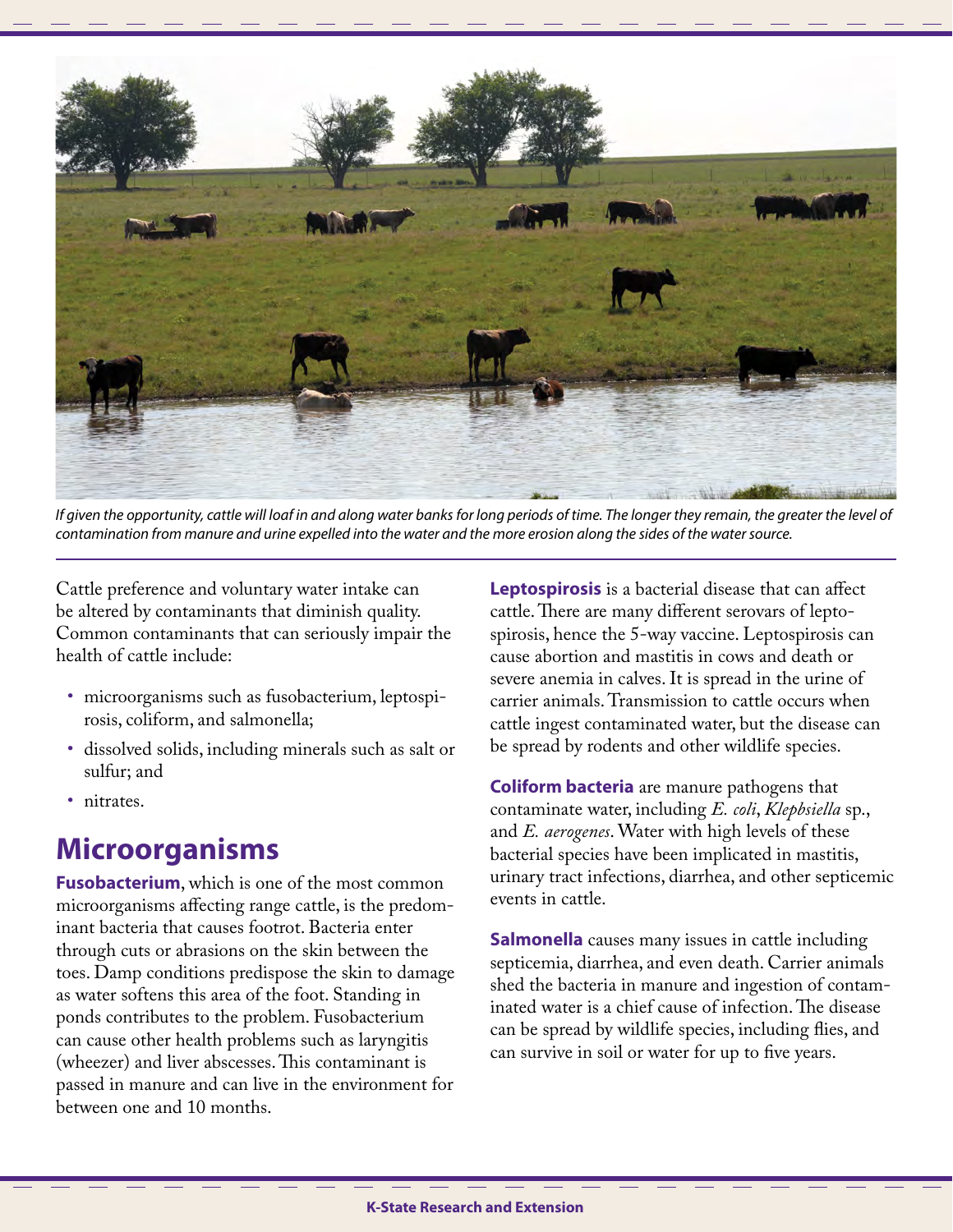

*Improve watering sources by controlling access. This minimizes contamination from manure and urine and decreases pond erosion.*

All of these pathogens are spread through manure and water. Fencing ponds and limiting access to restricted watering points or having the pond gravity-feed a tank downslope from the pond dam can reduce cattle's risk of exposure. For more information on developing livestock water sources, visit the Kansas Center for Agricultural Resources and the Environment (www.kcare.k-state.edu/pubs/index.html).

#### **Contaminants**

**Total dissolved solids (TDS)** are contaminants commonly found in water. Dissolved solids refer to any salt, mineral, or metal dissolved or suspended in water. TDS include salts such as calcium, magnesium, potassium, and sodium. Salty water depresses intake and can cause diarrhea and weight loss in cattle. Water with TDS under 3,000 mg/L is considered satisfactory. Levels above 5,000 mg/L hinder cattle performance, and amounts above 7,000 mg/L pose a high risk to pregnant and lactating cattle. Cattle should not consume water with TDS of 10,000 mg/L or more.

**Sulfur** contamination can cause polioencephalomalacia (polio or PEM), a neurologic disease caused by production of hydrogen sulfide in the rumen. Hydrogen sulfide interferes with cellular energy usage and results in brain damage and areas of necrosis. Cattle on pasture consuming water with more than 1,000 ppm sulfur are at risk.

**Nitrate** by itself is not toxic, but is reduced to nitrite in the rumen. Nitrite inhibits hemoglobin in the blood from carrying oxygen, turning the blood brown. This contaminant can come from fertilizer runoff or improper manure management. Nitrate nitrogen is toxic at levels above 300 ppm.

**Blue-Green Algae** has become a serious water quality issue. It is actually not algae, but a cyanobacteria, which thrives in stagnant water during the summer. Blue-green algae release dangerous toxins, which are typically neuro or liver toxins. Cattle may experience liver failure or sudden death after drinking contaminated water. It affects wildlife and pets as well as cattle.